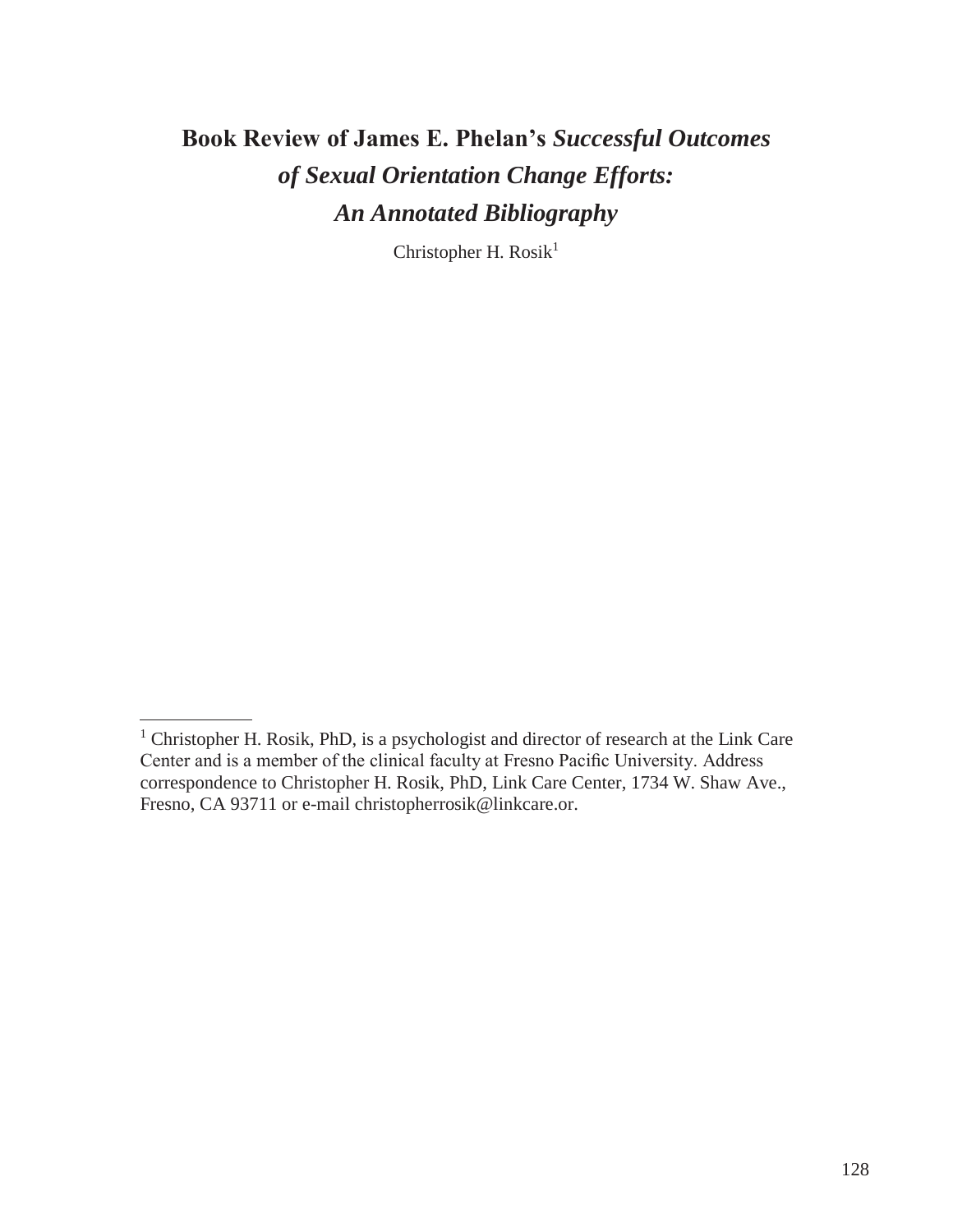## *Book Review*

James E. Phelan has done a service to the profession in *Successful Outcomes of Sexual Orientation Change Efforts: An Annotated Bibliography.* As is evident from the title, in this short (130 pages) book Phelan has compiled research that documented positive outcomes in change-oriented psychotherapeutic intervention for unwanted samesex attractions, behaviors, and identity. Relevant studies are grouped in separate chapters by therapeutic modality (psychodynamic, cognitive and behavioral, group, etc.) and are briefly outlined in chronological order. Of course, most of these studies were conducted during the heyday of such research—the fifties through the seventies—before cultural and professional changes declared such research entirely politically incorrect and therefore much more difficult to conduct and fund, despite today's more methodologically sophisticated designs. But this is one reason why it is important to have a compendium of this research available for scholars and those in the public who want to quickly familiarize themselves with this literature. The book's alphabetical bibliography section at the end also provides a handy reference for all source materials.

Beyond the value of documenting successful sexual orientation change efforts (SOCE) studies, I found it worth the read to realize that many studies, even in the midtwentieth century, were defining success as occurring on a continuum of change as opposed to strictly categorical notions of SOCE—a definition NARTH (2012) has affirmed formally in recent years. Also worth the price of the book is Phelan's discussion of the factors associated with successful outcomes as well as the ethical issues involved in SOCE, including clients' right to self-determination of their treatment goals and modalities.

It should also be noted that Phelan apparently compiled his information as part of the process of coauthoring NARTH's response to the American Psychological Association's (APA) pre-2009 critiques of SOCE (Phelan, Whitehead, & Sutton, 2009). His annotated bibliography expands somewhat on details of the successful SOCE research presented in the NARTH response while sacrificing the broader contextual discussion that the NARTH report provides. Phelan acknowledges that his aim is to report only on successful SOCE literature. It is clear that he does not intend a thoroughgoing

129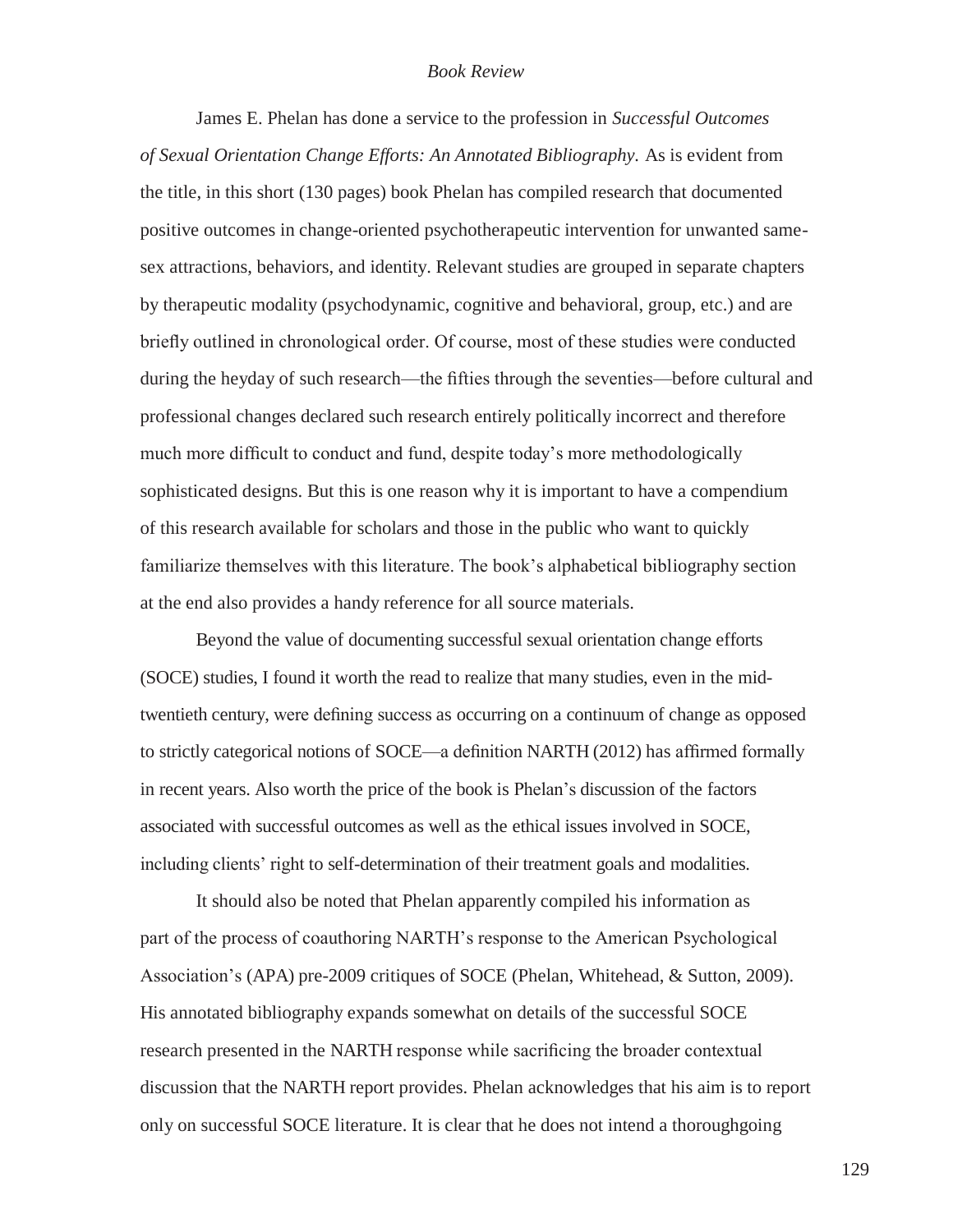## *Book Review of James E. Phelan's Book Review* Successful Outcomes

critical review of these studies, nor does he intend to lay out the broader professional landscape that makes this successful SOCE literature important. For example, little comment is given to the fact that many studies define success in behavioral terms rather than as a change of sexual attractions.

Readers interested in the critique of this literature from a more skeptical perspective will have to look elsewhere, and I would recommend the APA's (2009) *Report of the APA Task Force on Appropriate Therapeutic Responses to Sexual Orientation*. The APA's report provides what could be viewed as a hypercritical stance, dismissing nearly all of the literature Phelan reviews on successful SOCE as equivocal at best, despite the factthat most of these studies met the acceptable professional and methodological standards of their era. While the APA's approach to the literature is transparently self-serving to those who understand their advocacy against SOCE, proponents of SOCE nevertheless would do well to know the arguments APA makes against such psychological care. To his credit, Phelan does offer a concluding chapter where he acknowledges that even the successful SOCE literature contains methodological limitations.

Perhaps the best summary statement Phelan makes of the successful SOCE literature occurs on page 95:

Overall, the research literature is limited by sampling, assessment, and follow-up issues, however despite the methodological limitations of individual studies, there is nevertheless [a] compelling body of evidence that some individuals can shift identity and/or behavioral components of their sexual orientation after undergoing some type of intervention, or none at all.

This modest truth, testified to by a multitude of individuals across the globe, is what NARTH and others are diligently trying to preserve in a professional climate that often finds such statements inconvenient to certain advocacy goals. We can thank Phelan for making an important contribution to this effort.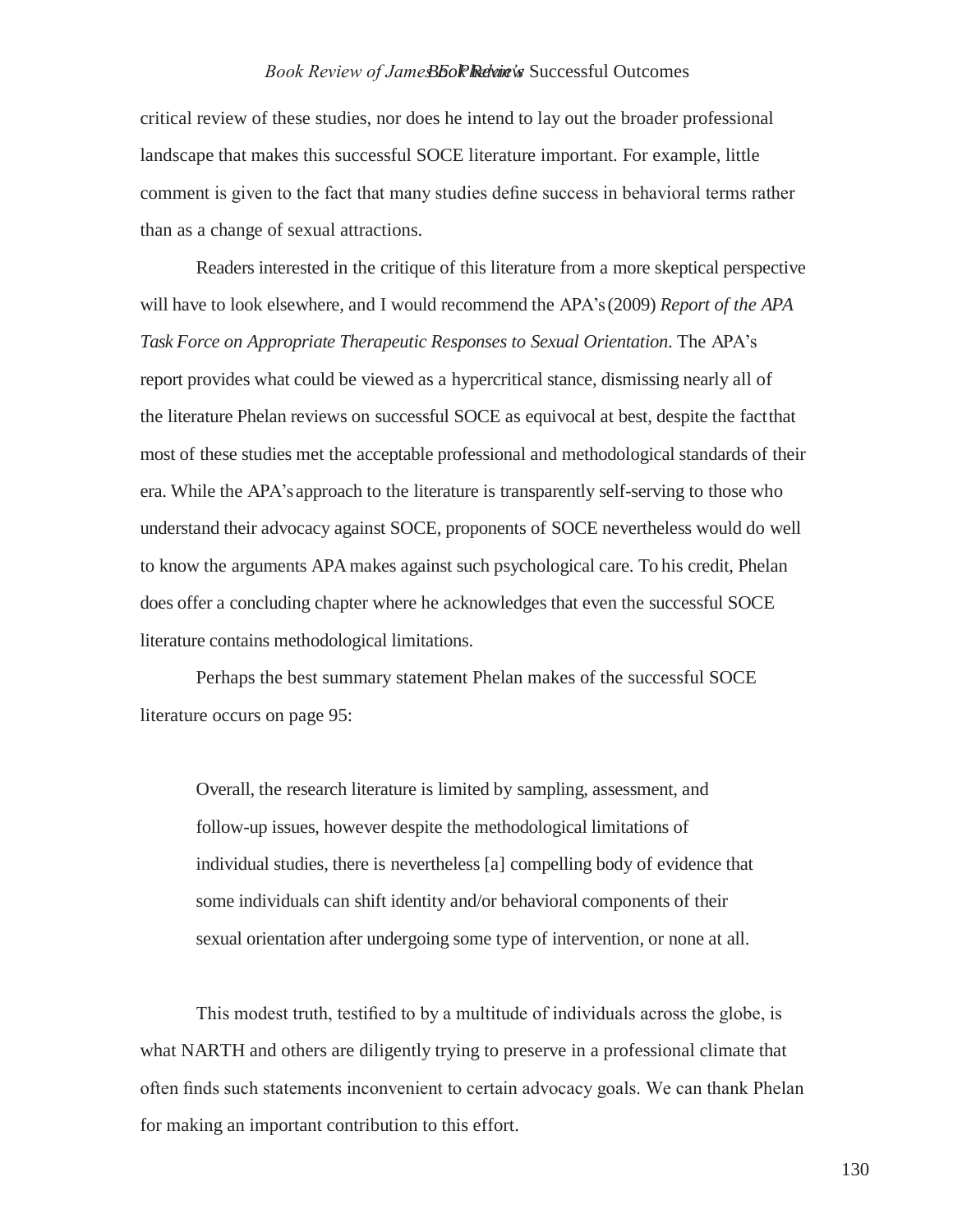## **References**

- American Psychological Association. (2009). *Report of the APA task force on appropriate therapeutic responses to sexual orientation*. Washington, DC: Author. Retrieved from<http://www.apa.org/pi/lgbt/resources/therapeuticresponse.pdf>
- Phelan, J. E. (2014). *Successful outcomes of sexual orientation change efforts: An annotated bibliography*. Charleston, SC: Practical Application Publications.
- Phelan, J. E., Whitehead, N., & Sutton, P. (2009). What the research shows: NARTH's response to the APA claims on homosexuality. *Journal of Human Sexuality, 1*, 1–120. Retrieved from<http://scribd.com/doc/115507777/Journal-of-Human->Sexuality-Vol-1
- National Association for Research and Therapy of Homosexuality. (2012). NARTH statement on sexual orientation change. *Journal of Human Sexuality, 4*, 141–143. Retrieved from<http://www.scribd.com/doc/174191760/Journal-of-Human->Sexuality-Vol-IV